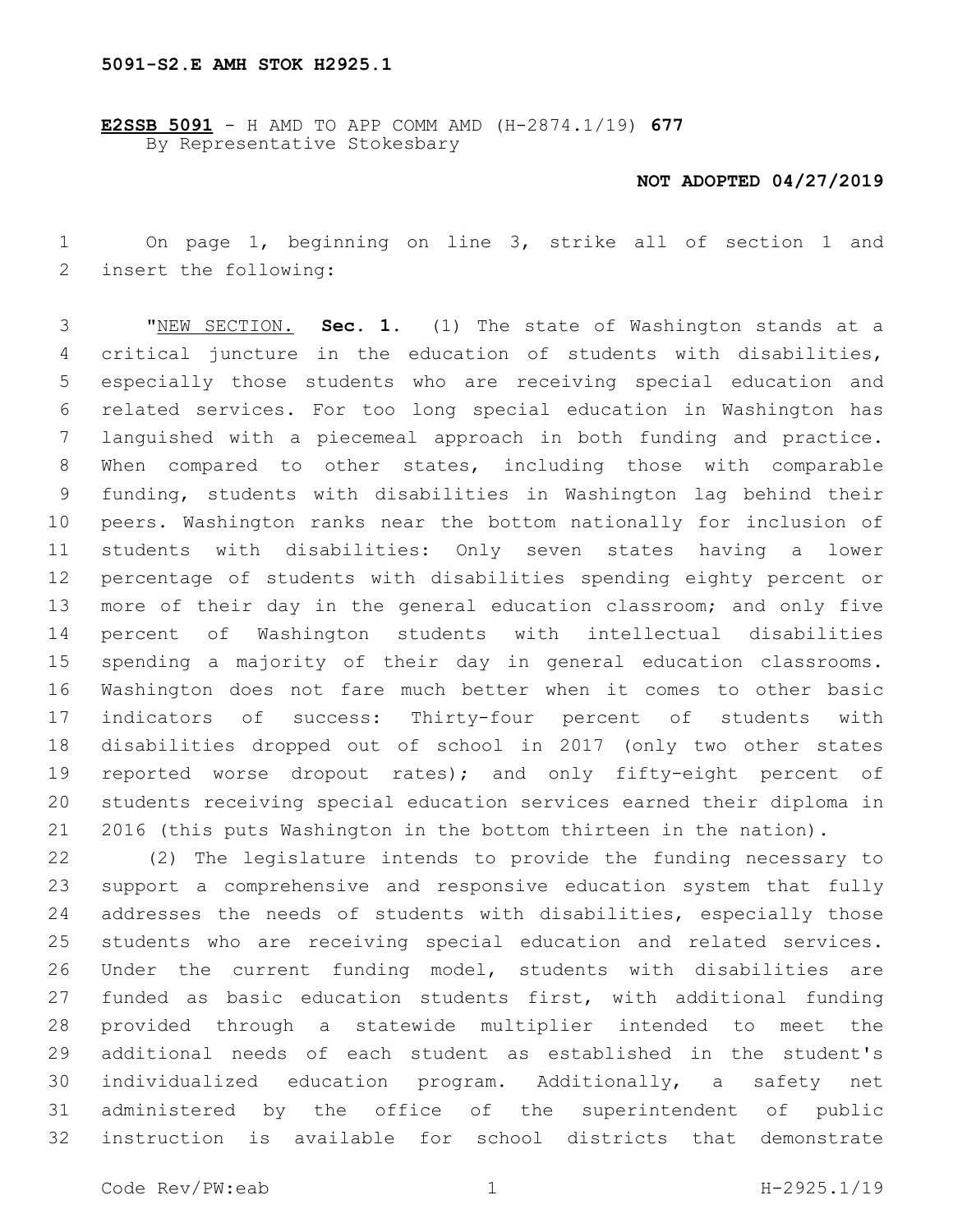significant extra need beyond what they receive from the base funding 2 formula.

 (3) The legislature notes that school districts across the state have identified the need for additional resources to create the educational environment necessary to give every student with an individualized education program the opportunity to succeed. It is the legislature's intent to maintain the current funding structure for special education with necessary resources and to collect data related to the numbers of students who fall into different cost categories of support. These additional data will inform whether an alternative system of funding may be necessary to better reflect current needs of our schools and our students. However, as these data are collected, the legislature also intends to provide immediate relief to school district special education programs by enhancing the supplemental funding school districts receive for every student in the program of special education and to provide easier access to the safety net when those base funds are not adequate.

 (4) Inclusive education practices significantly improve outcomes for students with disabilities and have significant benefits for all students in the classroom. It is the legislature's intent to develop best practices for inclusion in numerous settings and to ensure that the best practices are supported statewide. It is the legislature's intent to increase the graduation rate of students receiving special 24 education services to seventy percent by 2025.

 (5) With fiscal and policy supports provided in this act, Washington will advance expectations and lay a foundation that commits to ensuring every student with a disability has an opportunity to live a full, meaningful, and productive life."

On page 7, after line 26, insert the following:

 "NEW SECTION. **Sec. 7.** A new section is added to chapter 28A.415 31 RCW to read as follows:

 School districts and educational service districts must embed in any professional development provided to general education teachers the best practices for differentiating instruction and learning activities to meet each student's individual needs.

 NEW SECTION. **Sec. 8.** A new section is added to chapter 43.06B 37 RCW to read as follows: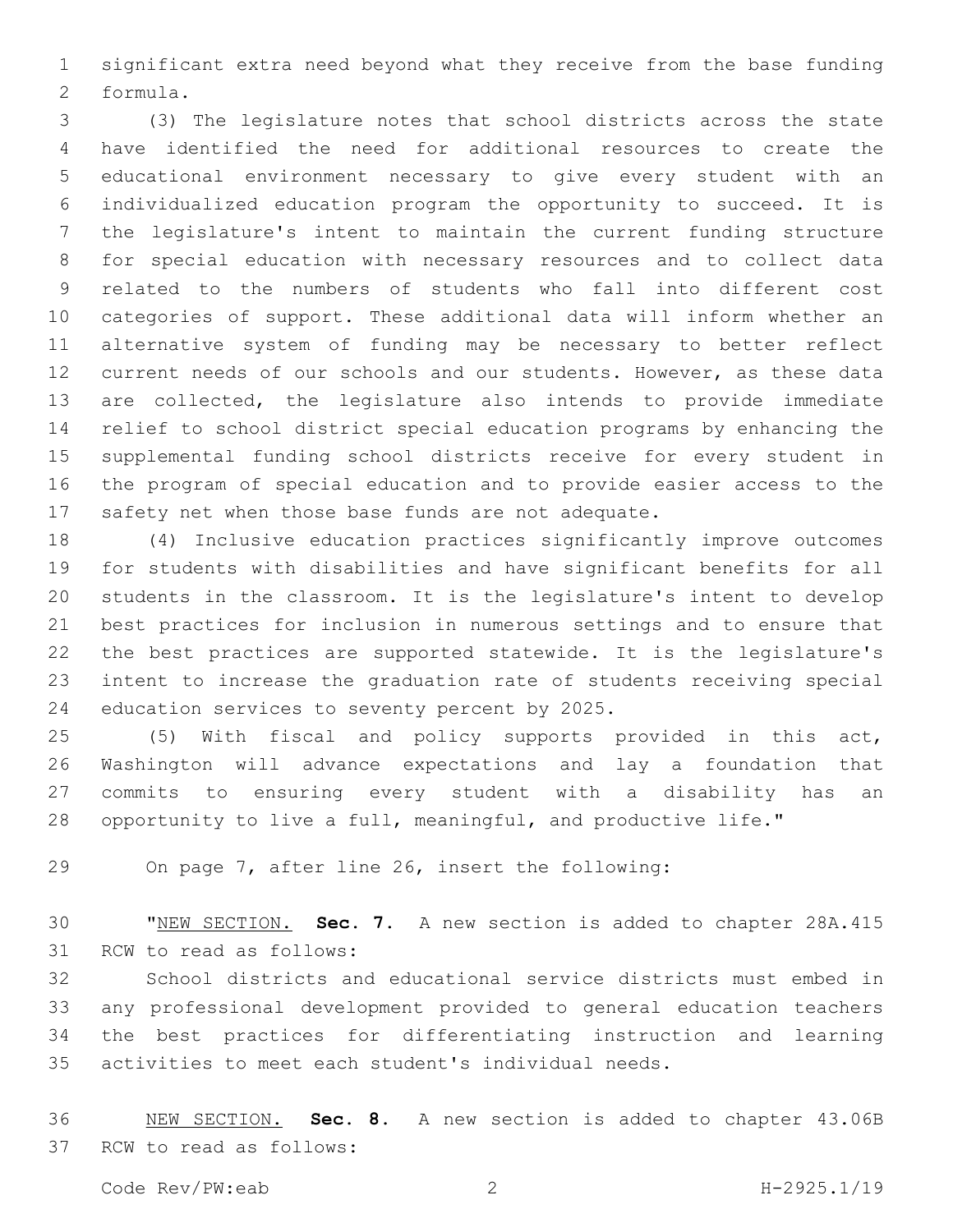(1) Subject to the availability of amounts appropriated for this specific purpose, and as described in this section, the office of the education ombuds shall serve as the lead agency to provide information and training to students, families, educational service district and school district staff, and communities regarding the special education services and disability accommodations processes under the federal individuals with disabilities education act, section 504 of the federal rehabilitation act of 1973, and the 9 federal Americans with disabilities act.

 (2)(a) The office of the education ombuds must develop a multicourse training program for students with disabilities, families of students with disabilities, educational service district and 13 school district staff, and community and educational organizations 14 supporting students with disabilities.

 (b) The training program must address the components of: A free and appropriate public education, family-school relationships, navigation of the special education services and disability accommodations processes, advocacy by families of students with disabilities, self-advocacy for students with disabilities, and communication strategies and conflict resolution between families and 21 educators.

 (c) The training program must be developed, and revised annually, in consultation with students with disabilities and their families, and at least one representative each from: An educational service district or school district, a community-based organization that advocates for students with disabilities, a state organization that represents parents and teachers, and the office of the superintendent 28 of public instruction.

 (d) The office of the education ombuds must develop publications, online training, videos, and other resources to supplement the 31 training program.

 (3)(a) For the purpose of delivering the training program to students, families, educational service district and school district staff, and communities across the state, the office of the education ombuds must distribute special education outreach ombuds statewide, with the goal of at least one special education outreach ombud located within the boundaries of each educational service district.

 (b) The office of the education ombuds, and its special education outreach ombuds, may deliver the training program in partnership with other entities, such as Washington professional educator standards Code Rev/PW:eab 3 H-2925.1/19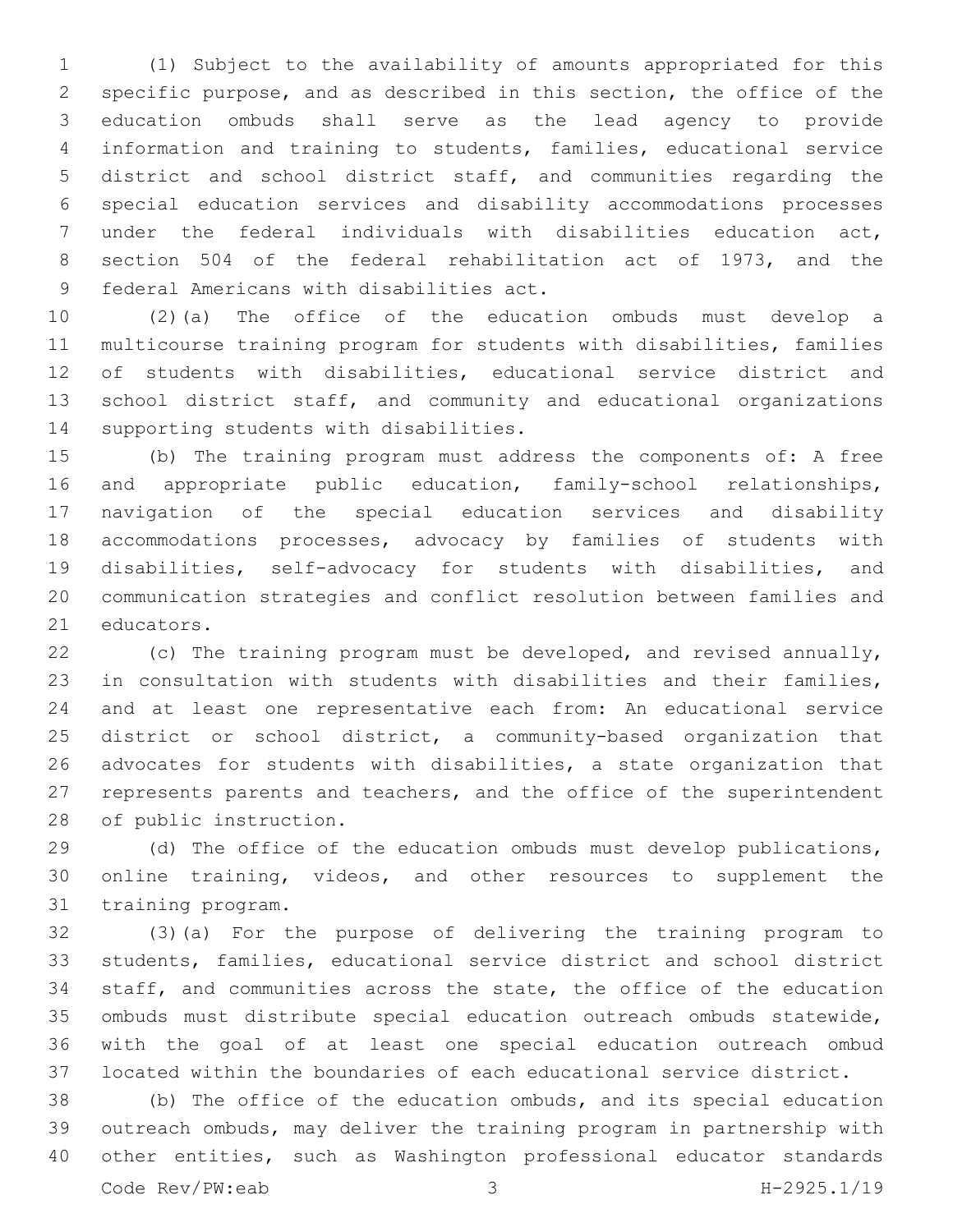board-approved teacher preparation programs, educational service districts, school districts, and community and educator organizations that provide professional development or that support students with disabilities.4

 (4) The office of the education ombuds must make the training program available to other ombuds offices within Washington, as well 7 as nationally.

 (5) The office of the education ombuds may charge for the delivery of the training program, or the use of resources, developed 10 under this section.

 NEW SECTION. **Sec. 9.** A new section is added to chapter 43.06B 12 RCW to read as follows:

 (1) Subject to the availability of amounts appropriated for this specific purpose, in addition to the duties under RCW 43.06B.020, the office of the education ombuds must provide special education advocacy services when requested by a child with a disability or a 17 member of the child's family.

 (2) In providing special education advocacy services, the office 19 of the education ombuds must:

 (a) Serve as a resource for the child with a disability who is eligible for special education due to the disability and the child's 22 parents and family;

 (b) Advocate on behalf of the child for a free and appropriate public education from the public school system that emphasizes 25 special education and related services that are:

(i) Provided in the least restrictive environment;

(ii) Designed to meet the child's unique needs;

 (iii) Appropriately ambitious and reasonably calculated to enable the child to make progress in light of the child's circumstances; and

 (iv) Addressing the child's further education, employment, and 31 independent living goals; and

(c) Assist parents with any one or more of the following:

 (i) Preparing for a meeting to develop or update their child's 34 individualized education program;

 (ii) Attending the individualized education program meetings to help present the parents' concerns, negotiate components that meet the parents' goals and requests, or otherwise assist with, the 38 understanding and navigation of the process;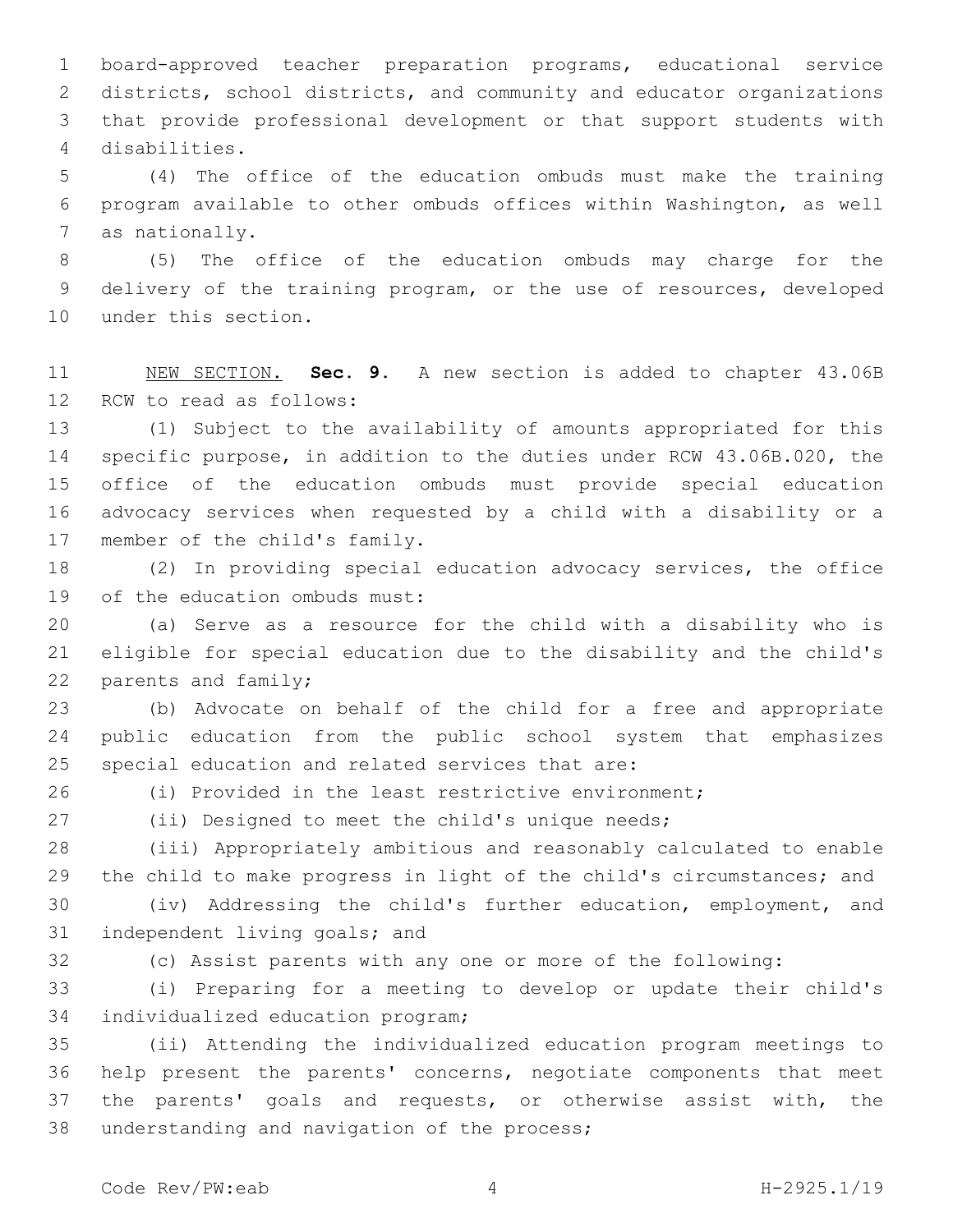(iii) Attending an individualized education program meeting on behalf of the child to assist in writing an appropriate program when a parent opts out or otherwise cannot attend the meeting.

 NEW SECTION. **Sec. 10.** A new section is added to chapter 28A.320 5 RCW to read as follows:

 (1) Each school district shall convene an ongoing special education advisory committee. The purposes of the committee are to:

 (a) Increase parental and family involvement by providing a forum for parents, families, and the community to ask questions, propose solutions, and otherwise give feedback on the special education 11 program in their schools; and

 (b) Be a partner with the school district in its efforts to provide effective special education programming for eligible students 14 with disabilities.

 (2) The committee shall advise the school board through the 16 school district superintendent.

 (3) The school district board of directors shall appoint committee members as provided in this subsection. At a minimum, a majority of the committee members must be parents of children with disabilities or individuals with disabilities. The committee must also include one teacher member. Additional school or school district personnel shall serve only as consultants to the committee.

(4) The committee has the following duties:23

 (a) Advise the school district of needs in the education of 25 children with disabilities;

 (b) Participate in the development of priorities and strategies for meeting the identified needs of children with disabilities;

 (c) Facilitate partnerships with community employers to provide 29 appropriate transition services;

 (d) Facilitate trainings by experienced outside consultants not employed by the school district, at least two times per school year, to families of children with disabilities to teach families how to advocate for their child and to teach students with disabilities how 34 to self-advocate;

 (e) Submit periodic reports and recommendations to the school district superintendent for transmission to the school district board of directors regarding the education of children with disabilities;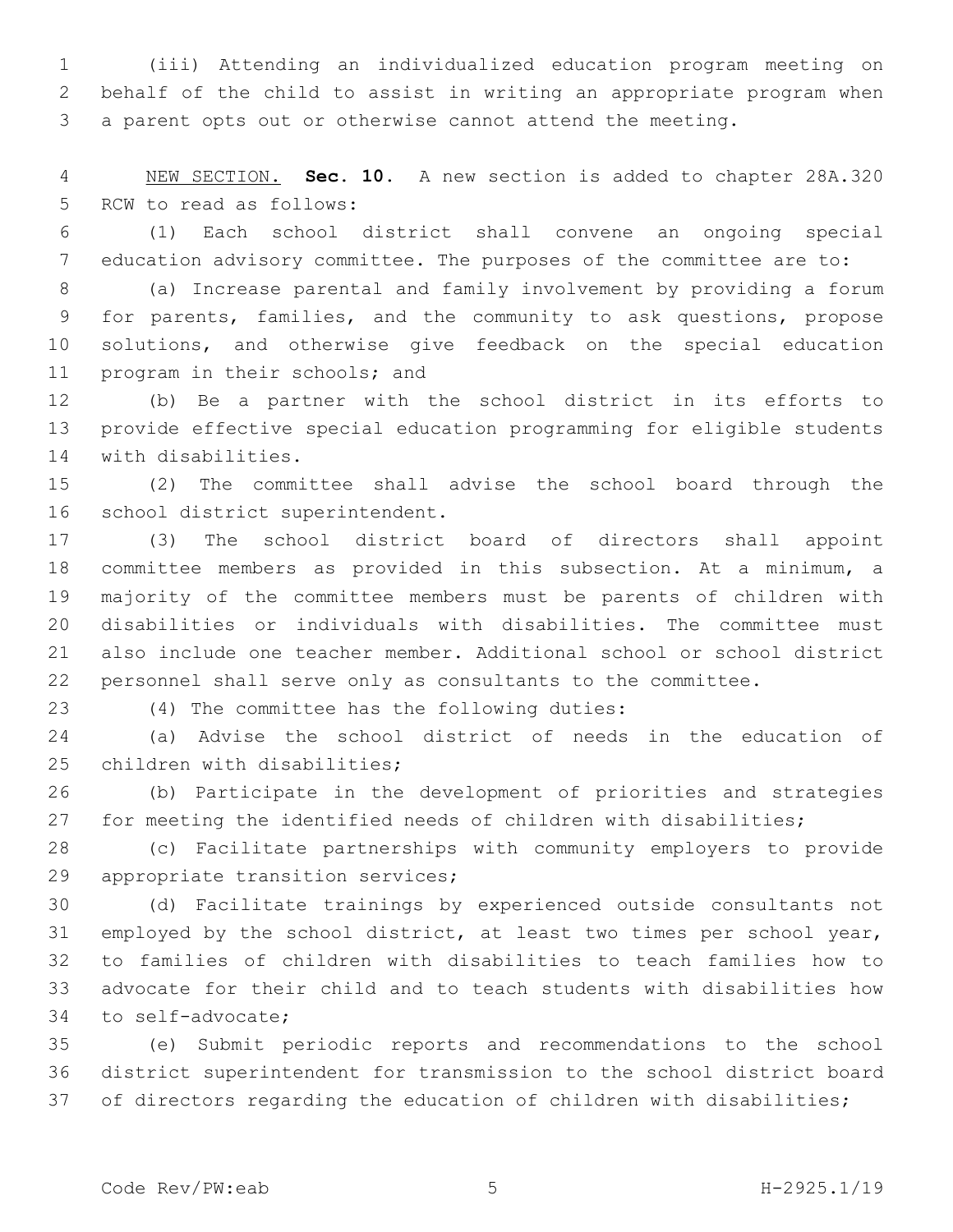(f) Assist the school district in interpreting plans to the community for meeting the special needs of children with disabilities 3 for educational and transition services; and

 (g) Review the school district proposed policies and procedures for the provision of special education and related services prior to submission to the school district board of directors.

 (5) Committee meetings must be held at least four times in a 8 school year and must be open to the public.

 (6) The school district must post on its web site: The names of 10 the committee members; the committee meeting schedule and agendas; and information on the process for interested parties to express 12 their views to the committee.

 **Sec. 11.** RCW 28A.657.110 and 2013 c 159 s 12 are each amended to read as follows:14

 (1) By November 1, 2013, the state board of education shall propose rules for adoption establishing an accountability framework that creates a unified system of support for challenged schools that aligns with basic education, increases the level of support based upon the magnitude of need, and uses data for decisions. The board must seek input from the public and interested groups in developing the framework. Based on the framework, the superintendent of public instruction shall design a comprehensive system of specific strategies for recognition, provision of differentiated support and 24 targeted assistance, and, if necessary, requiring intervention in schools and school districts. The superintendent shall submit the system design to the state board of education for review. The state board of education shall recommend approval or modification of the system design to the superintendent no later than January 1, 2014, and the system must be implemented statewide no later than the 2014-15 school year. To the extent state funds are appropriated for this purpose, the system must apply equally to Title I, Title I-32 eligible, and non-Title I schools in the state.

 (2) The state board of education shall develop a Washington achievement index to identify schools and school districts for recognition, for continuous improvement, and for additional state support. The index shall be based on criteria that are fair, consistent, and transparent. Performance shall be measured using multiple outcomes and indicators including, but not limited to, graduation rates and results from statewide assessments. The index Code Rev/PW:eab 6 H-2925.1/19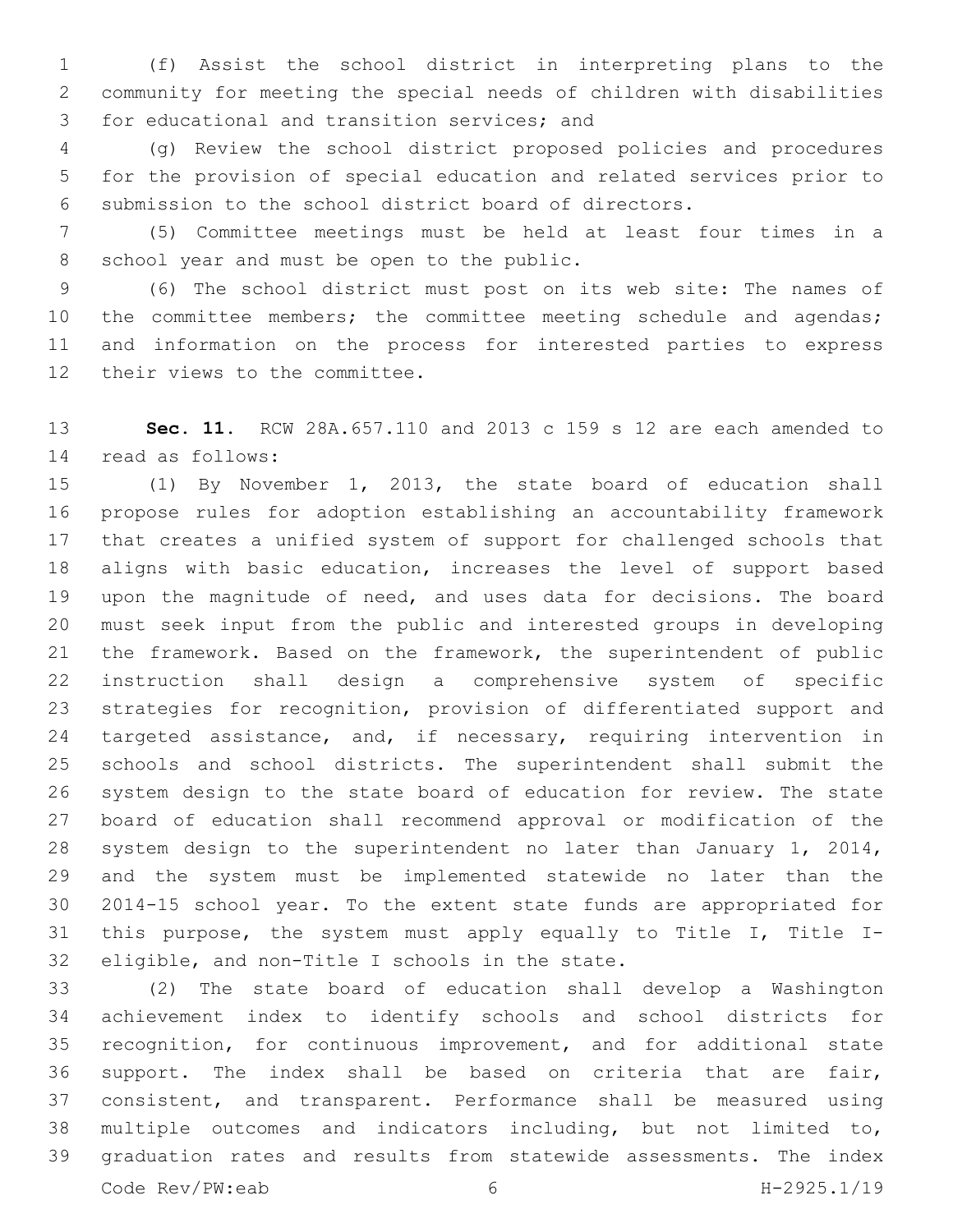shall be developed in such a way as to be easily understood by both employees within the schools and school districts, as well as parents and community members. It is the legislature's intent that the index provide feedback to schools and school districts to self-assess their progress, and enable the identification of schools with exemplary performance and those that need assistance to overcome challenges in 7 order to achieve exemplary performance.

 (3) The state board of education, in cooperation with the office of the superintendent of public instruction, shall annually recognize schools for exemplary performance as measured on the Washington achievement index. The state board of education shall have ongoing collaboration with the educational opportunity gap oversight and accountability committee regarding the measures used to measure the closing of the achievement gaps and the recognition provided to the 15 school districts for closing the achievement gaps. Schools with exemplary performance in serving students receiving special education services must be recognized.

 (4) In coordination with the superintendent of public instruction, the state board of education shall seek approval from the United States department of education for use of the Washington 21 achievement index and the state system of differentiated support, assistance, and intervention to replace the federal accountability system under P.L. 107-110, the no child left behind act of 2001.

 (5) The state board of education shall work with the education data center established within the office of financial management and the technical working group established in RCW 28A.290.020 to determine the feasibility of using the prototypical funding allocation model as not only a tool for allocating resources to schools and school districts but also as a tool for schools and school districts to report to the state legislature and the state board of education on how the state resources received are being 32 used.

 **Sec. 12.** RCW 28A.155.220 and 2015 c 217 s 2 are each amended to 34 read as follows:

 (1) The office of the superintendent of public instruction must establish interagency agreements with the department of social and health services, the department of services for the blind, and any other state agency that provides high school transition services for special education students. Such interagency agreements shall not Code Rev/PW:eab 7 H-2925.1/19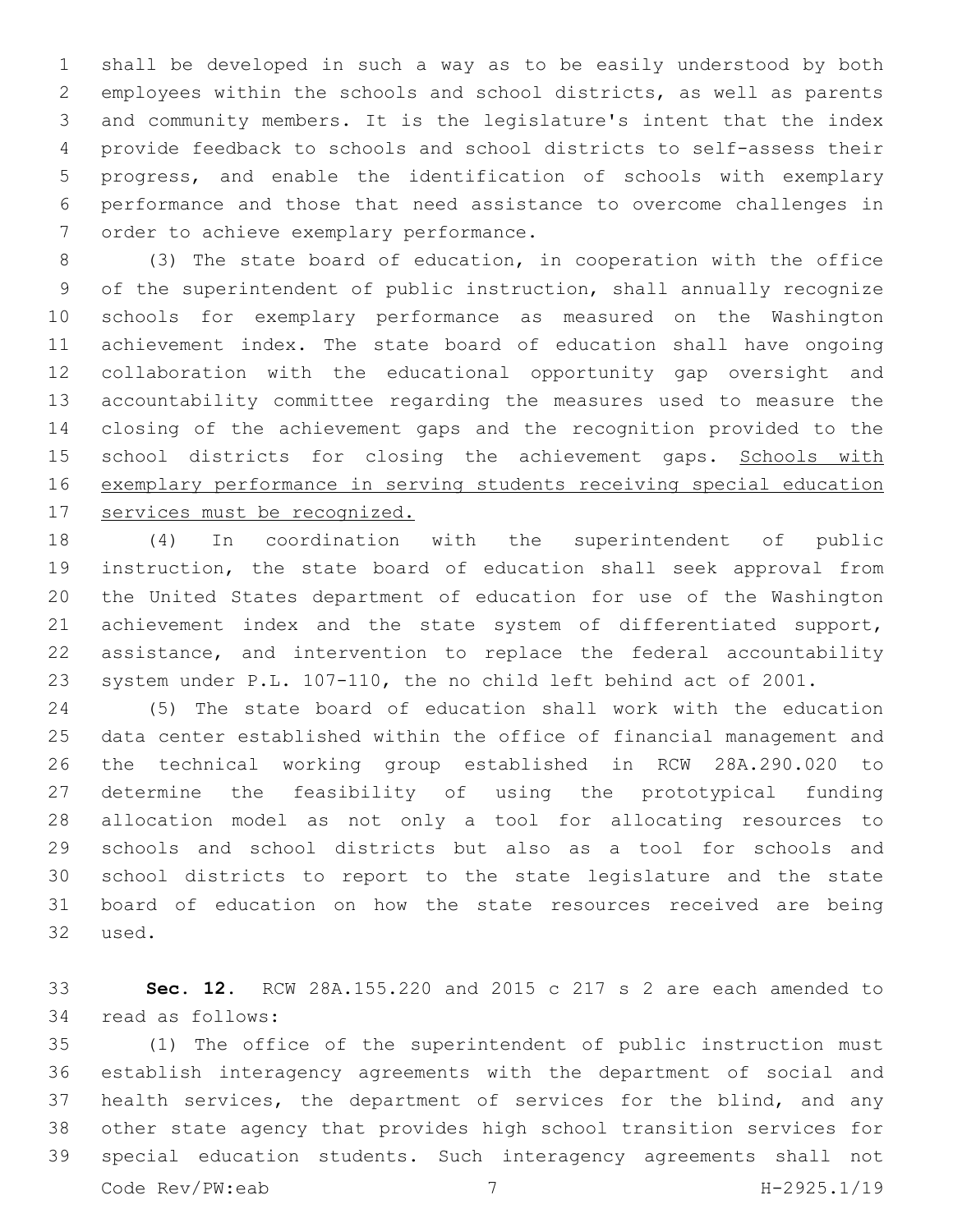interfere with existing individualized education programs, nor override any individualized education program team's decision-making power. The purpose of the interagency agreements is to foster effective collaboration among the multiple agencies providing transition services for individualized education program-eligible special education students from the beginning of transition planning, as soon as educationally and developmentally appropriate, through age twenty-one, or through high school graduation, whichever occurs first. Interagency agreements are also intended to streamline services and programs, promote efficiencies, and establish a uniform focus on improved outcomes related to self-sufficiency.

 (2)(a) When educationally and developmentally appropriate, the interagency responsibilities and linkages with transition services under subsection (1) of this section must be addressed in a transition plan to a postsecondary setting in the individualized 16 education program of a student with disabilities.

 (b) Transition planning shall be based upon educationally and developmentally appropriate transition assessments that outline the student's individual needs, strengths, preferences, and interests. Transition assessments may include observations, interviews, inventories, situational assessments, formal and informal 22 assessments, as well as academic assessments.

 (c) The transition services that the transition plan must address include activities needed to assist the student in reaching postsecondary goals and courses of study to support postsecondary 26 goals.

 (d) Transition activities that the transition plan may address include instruction, related services, community experience, employment and other adult living objectives, daily living skills, 30 and functional vocational evaluation.

 (e) Beginning when a student reaches the age of sixteen and continuing until the student reaches the age of twenty-one, or 33 through high school graduation, whichever occurs first, a representative from the division of vocational rehabilitation in the department of social and health services must attend individualized education program meetings to assist students with transition planning when requested by a member of a student's individualized education program team.

39 (f) When educationally and developmentally appropriate, a discussion must take place with the student and parents, and others Code Rev/PW:eab 8 H-2925.1/19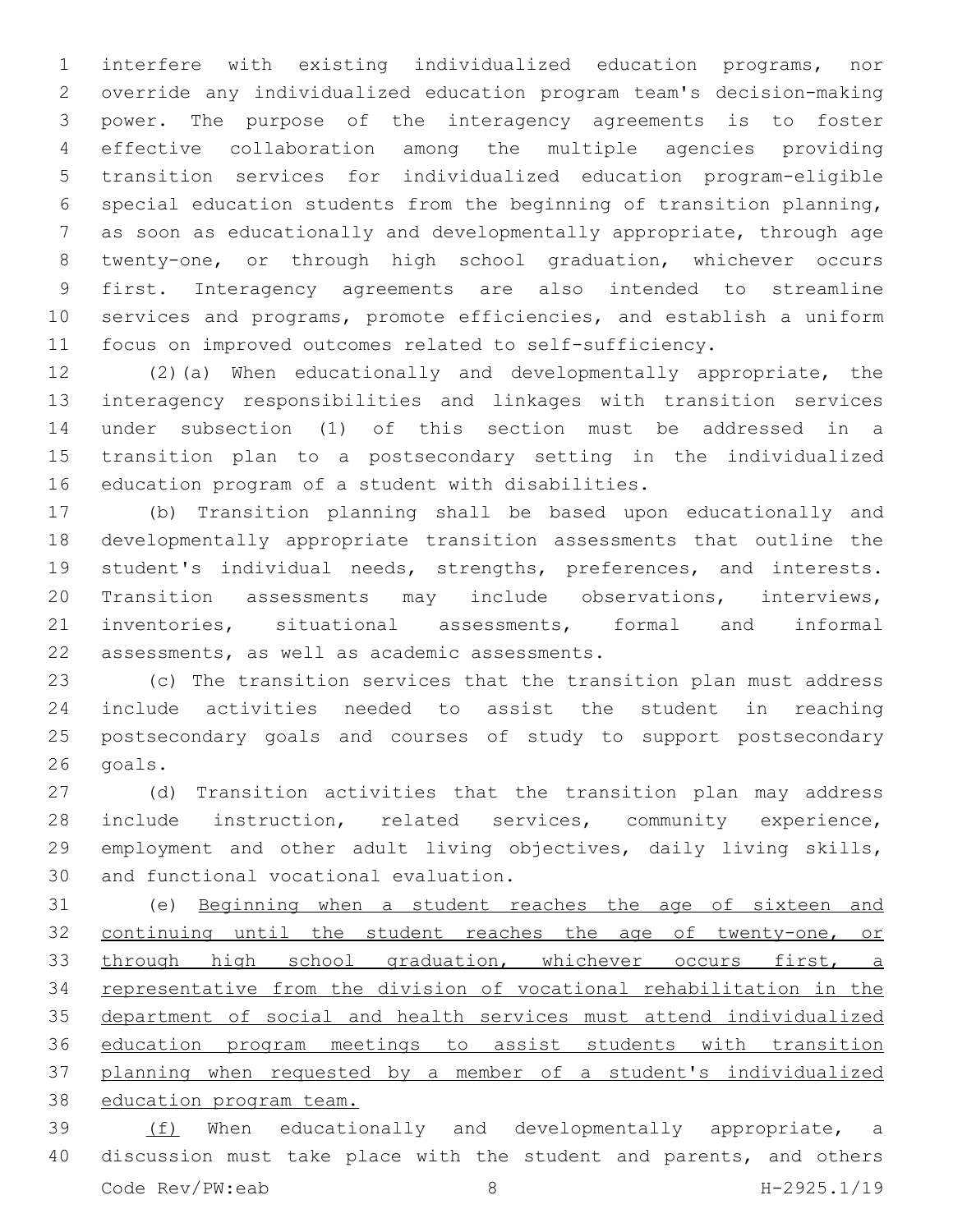as needed, to determine the postsecondary goals or postschool vision for the student. This discussion may be included as part of an annual individualized education program review, high school and beyond plan meeting, or any other meeting that includes parents, students, and educators. The postsecondary goals included in the transition plan shall be goals that are measurable and must be based on appropriate transition assessments related to training, education, employment, and independent living skills, when necessary. The goals must also be based on the student's needs, while considering the strengths, 10 preferences, and interests of the student. During this discussion, students and parents must be provided with information about the Washington achieving a better life experience program, defined in RCW 13 43.330.460, including information on eligibility, benefits, and Washington achieving a better life experience program account creation.

16 ( $(\text{+f})$ ) (g) As the student gets older, changes in the transition plan may be noted in the annual update of the student's 18 individualized education program.

19  $((+q))$  (h) A student with disabilities who has a high school and beyond plan may use the plan to comply with the transition plan 21 required under this subsection  $(2)$ .

 (3) To the extent that data is available through data-sharing agreements established by the education data center under RCW 43.41.400, the education data center must monitor the following outcomes for individualized education program-eligible special 26 education students after high school graduation:

 (a) The number of students who, within one year of high school 28 graduation:

 (i) Enter integrated employment paid at the greater of minimum wage or competitive wage for the type of employment, with access to 31 related employment and health benefits; or

 (ii) Enter a postsecondary education or training program focused 33 on leading to integrated employment;

(b) The wages and number of hours worked per pay period;

 (c) The impact of employment on any state and federal benefits 36 for individuals with disabilities;

 (d) Indicators of the types of settings in which students who previously received transition services primarily reside;

(e) Indicators of improved economic status and self-sufficiency;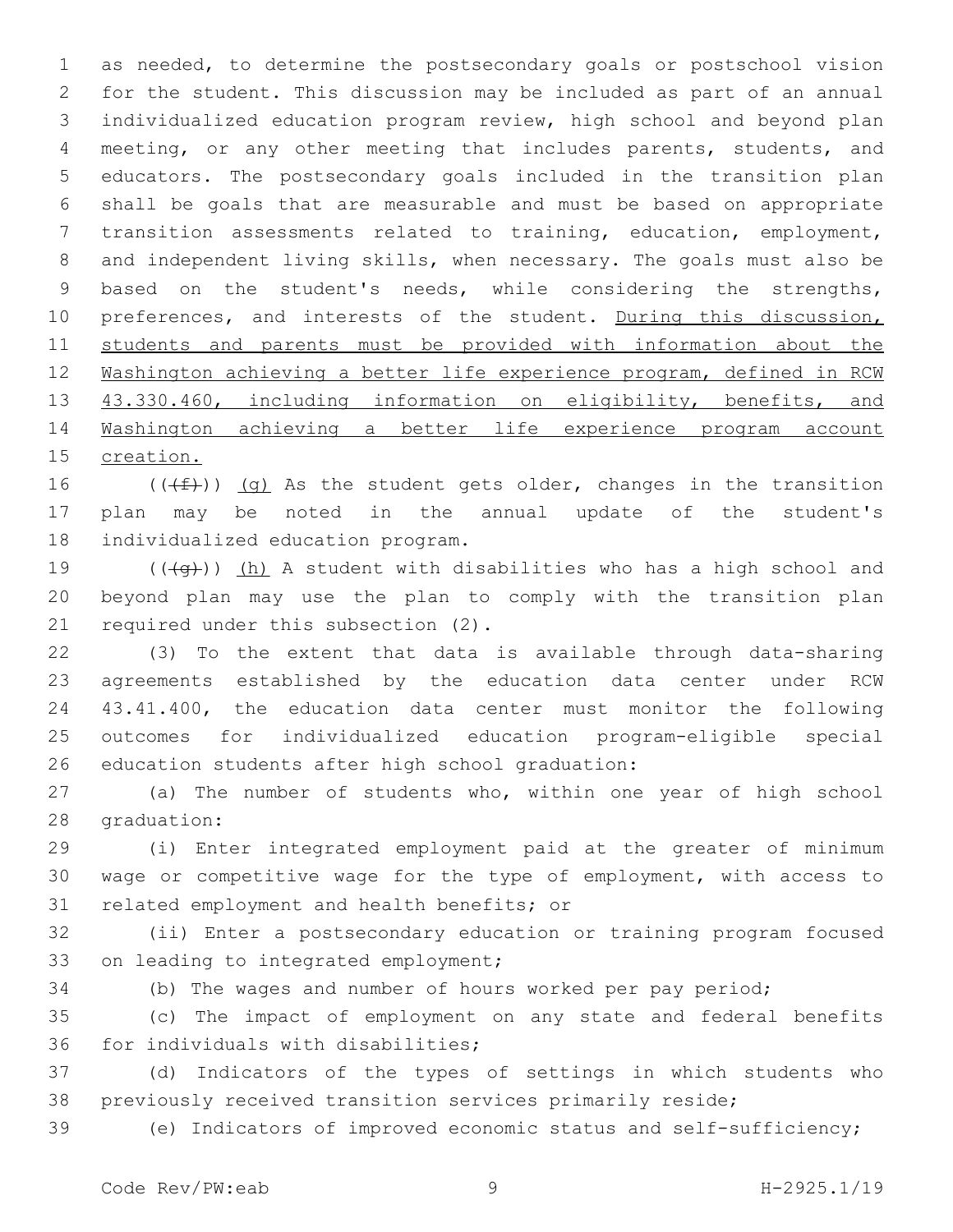(f) Data on those students for whom a postsecondary or integrated employment outcome does not occur within one year of high school 3 graduation, including:

 (i) Information on the reasons that the desired outcome has not 5 occurred:

 (ii) The number of months the student has not achieved the 7 desired outcome; and

 (iii) The efforts made to ensure the student achieves the desired 9 outcome.

 (4) To the extent that the data elements in subsection (3) of this section are available to the education data center through data- sharing agreements, the office of the superintendent of public instruction must prepare an annual report using existing resources 14 and submit the report to the legislature.

 NEW SECTION. **Sec. 13.** A new section is added to chapter 28A.155 16 RCW to read as follows:

 (1) School districts are encouraged to participate in the establishment of, or continuation of existing, cooperative programs between or among school districts, or educational service districts and school districts, to provide special education and related 21 services to eligible students with disabilities.

 (2) Prior to the 2020-21 school year and every five years thereafter, each special education cooperative must apply for approval from the office of the superintendent of public instruction.

 NEW SECTION. **Sec. 14.** (1) The office of the superintendent of public instruction must contract with the William D. Ruckelshaus center or another neutral party to convene an advisory group to design a coordinated and responsive system for meeting the diverse needs of students with disabilities.

30 (2) The advisory group must:

 (a) Review state and federal laws and state policies related to special education, including those related to least restrictive 33 environment;

34 (b) Review research on the following topics:

 (i) Improving achievement and postsecondary outcomes for students 36 with disabilities;

(ii) Creating an inclusive educational environment;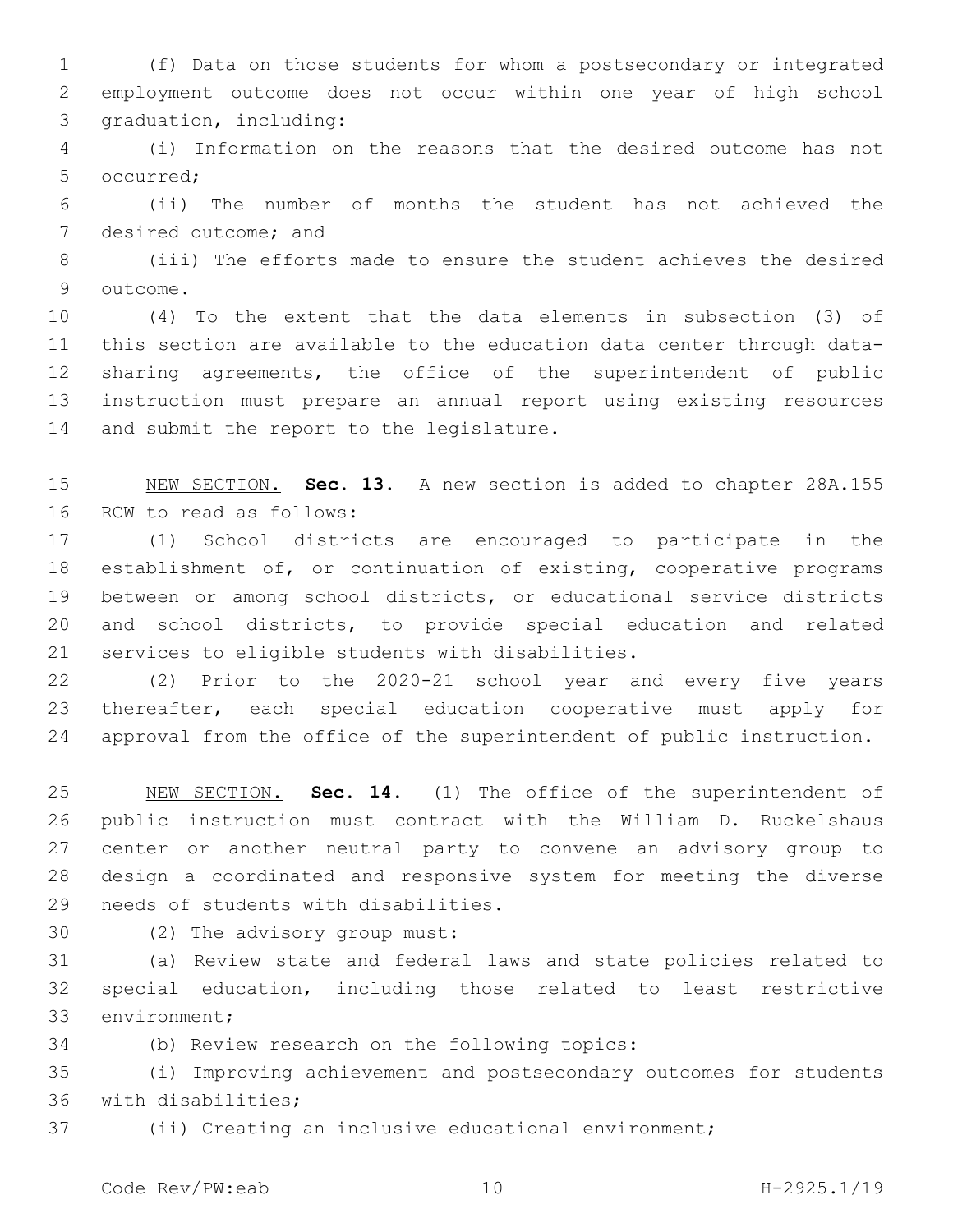(iii) Best practices to provide a continuum of services for 2 students receiving special education services;

 (iv) Effective implementation at the school district office, through the building principal, and using teacher teams;

 (v) Best practices to train teachers and paraeducators on the use of inclusive educational practices; and6

 (vi) The costs of implementing and maintaining an inclusive 8 education model compared to the current model;

 (c) Establish a common language, including use of the following 10 terms:

11 (i) Continuum of services;

12 (ii) Coteaching;

13 (iii) Strategic intervention;

 (iv) General education provision of specially designed 15 instruction; and

16 (v) Adult support models and plans;

 (d) Review, discuss, and plan for the realities of implementing 18 inclusive education practices;

 (e) Develop an inclusive education implementation plan template to be used by local education agencies interested in applying for designation as a special education demonstration project under section 15 of this act. The template must include components of the application described in section 15(2) of this act and must specify that the inclusive education implementation plan must:

 (i) Only be implemented in schools where the principal is in full 26 support of inclusive education practices;

(ii) Create a building coalition to support implementation;

(iii) Provide staff with support and training;

(iv) Celebrate student and staff achievement; and

(v) Provide staff release time for planning and collaboration;

 (f) Develop an inclusive education guidance document for local education agencies based on best practices learned from the special education demonstration projects designated under section 15 of this 34 act;

 (g) Recommend a technical assistance structure and a professional learning structure to support local education agencies in improving instructional practices and systems of meeting the diverse needs of 38 students with disabilities; and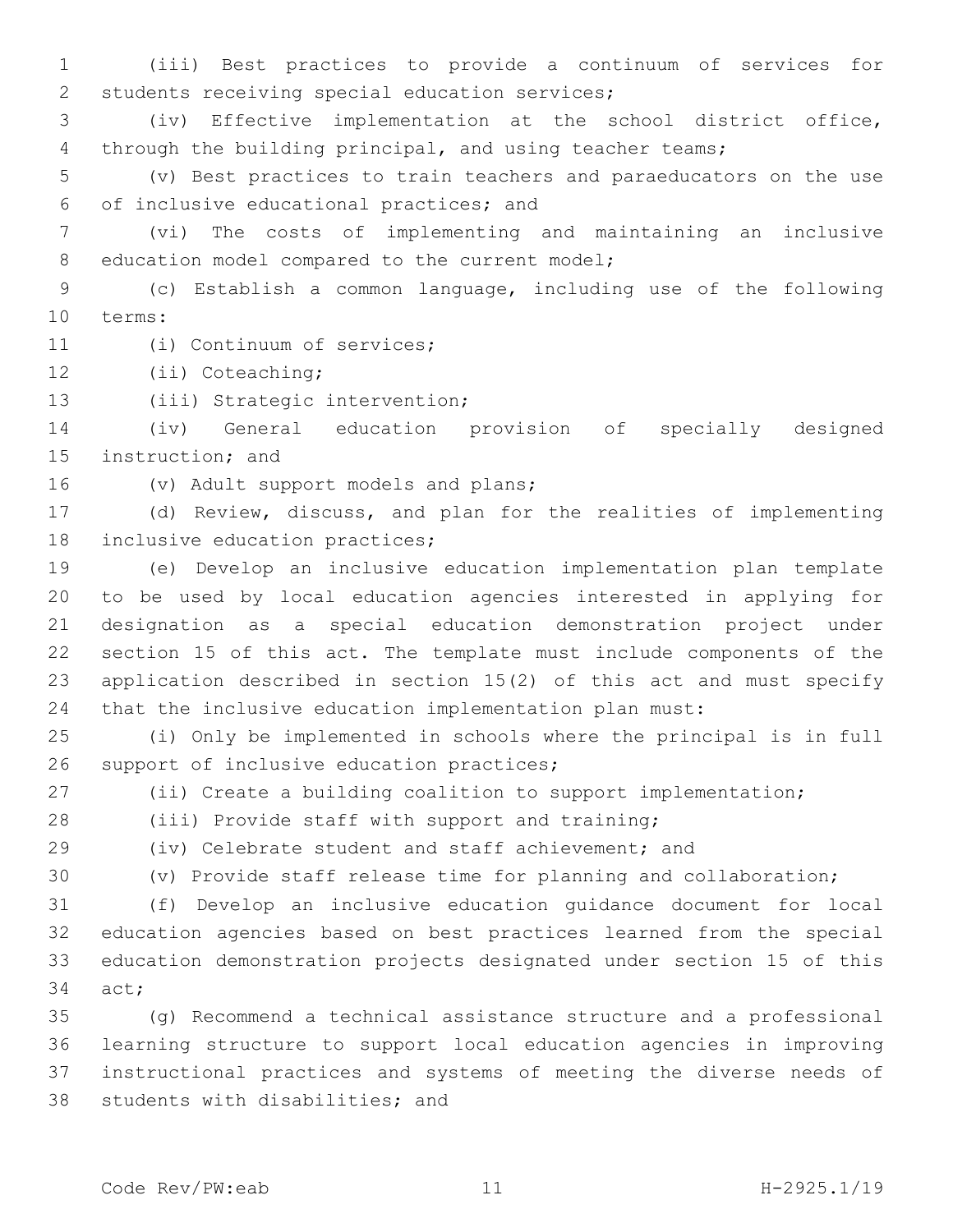(h) Review the feedback from educators, students, and families gathered by the special education demonstration projects designated 3 under section 15 of this act.

 (3) The parties invited to participate in the advisory group must include:5

 (a) One representative each of the following groups at the office 7 of the superintendent of public instruction:

8 (i) The special education department;

9 (ii) The learning and teaching department;

(iii) The bilingual education advisory committee;

 (iv) The center for the improvement of student learning, 12 established under RCW 28A.300.130; and

13 (v) The special education advisory council;

 (b) A representative of the University of Washington's 15 disabilities, opportunities, internetworking, and technology center;

 (c) A representative of Central Washington University's special 17 education technology center;

 (d) A representative of the Washington professional educator 19 standards board;

 (e) A general education teacher and a special education teacher, 21 both nominated by an association of educators;

 (f) Three parents of students receiving special education 23 services;

 (g) Three individuals who represent organizations advocating for 25 equity, access, and improving outcomes for students with disabilities, with one individual representing each of the following disability perspectives: Intellectual or developmental, mental health or physical health, and learning disability. The selected individuals must be either an individual with a disability or a parent of a student receiving, or who has received, special education services. At least one of the selected individuals must be familiar with research on inclusive education or improving outcomes for students 33 with disabilities;

 (h) A representative of the office of the education ombuds; and (i) One or two representatives each from the special education

demonstration projects designated under section 15 of this act.

 (4) The members of the advisory group must select cochairs. One cochair must be an individual with a disability or a parent of a student receiving, or who has received, special education services 40 and the other cochair must be an educator.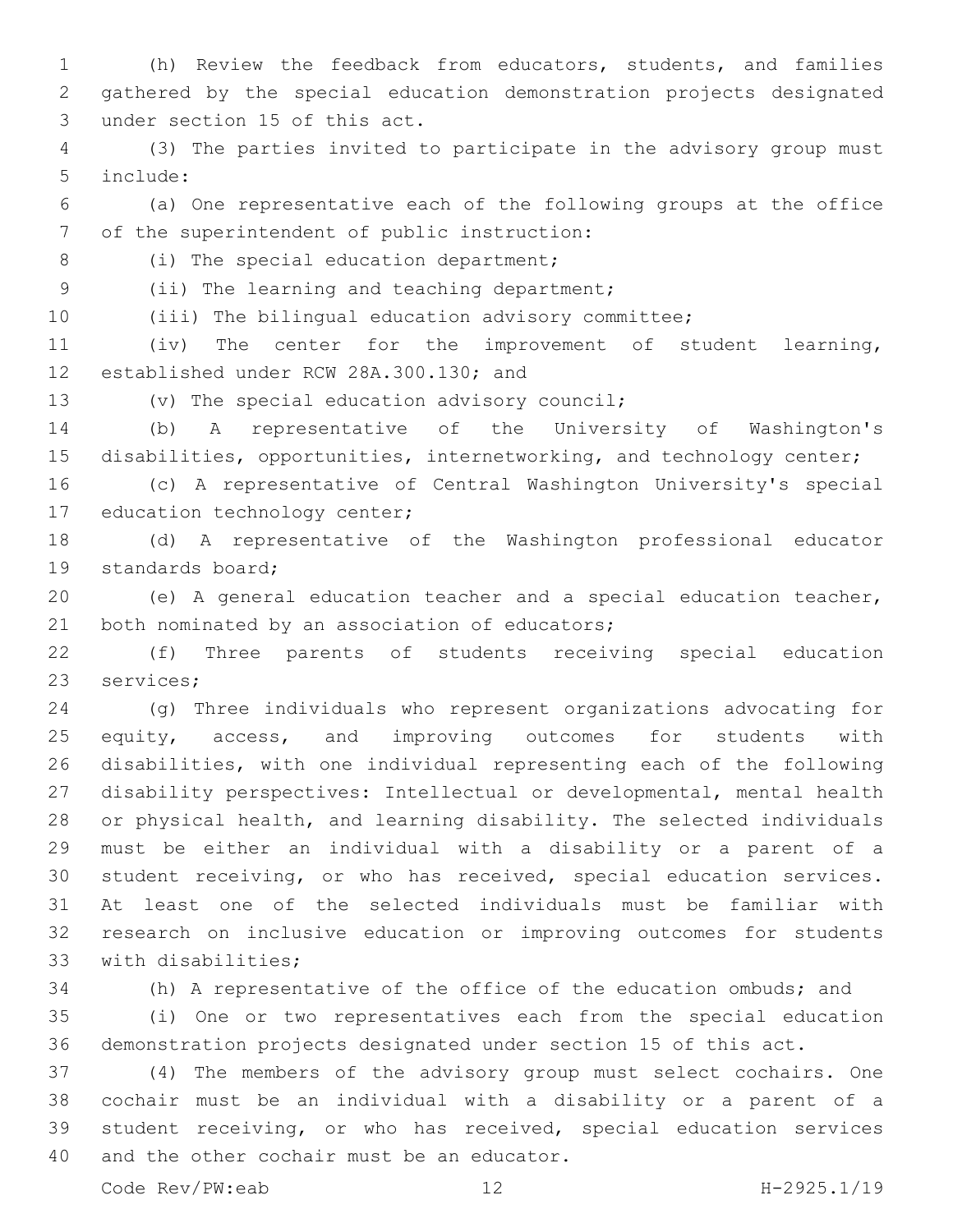(5) By November 1, 2019, and by November 1st each year thereafter, and in compliance with RCW 43.01.036, the advisory group must coordinate with the office of the superintendent of public instruction to submit a report to the appropriate committees of the legislature. The report must summarize the advisory group's activities over the prior year and the progress of the special education demonstration projects designated under section 15 of this act. The report must also recommend any changes to state laws or policies necessary to support the improvement of instructional practices and systems to meet the diverse needs of students with disabilities, such as changes related to inclusive education practices, regional and school-level coordination, educator release time, school climate and culture, professional learning, use of 14 multitiered systems of support, and blending resource streams.

(6) The advisory group must meet at least quarterly.

16 (7) This section expires August 1, 2023.

 NEW SECTION. **Sec. 15.** (1) By September 1, 2019, the office of the superintendent of public instruction must develop, and broadly publicize, a process for local education agencies to apply to have one or more schools designated as a special education demonstration project.

 (2) Local education agencies interested in having one or more schools designated as a special education demonstration project must submit an application to the office of the superintendent of public instruction by January 6, 2020. The application must be developed in collaboration with educators, parents of students with disabilities, and community partners. The local education agency must use the inclusive education implementation plan template developed by the advisory group described in section 14 of this act to:

 (a) Define the scope of the special education demonstration project and describe why designation would support the school's ability to improve its instructional practices and systems to meet 33 the diverse needs of students with disabilities;

 (b) Enumerate specific, research-based, inclusive education practices to be carried out under the designation;

 (c) Justify each request for waiver of state statutes or administrative rules as provided under section 16 of this act;

 (d) Justify any requests for waiver of state statutes or administrative rules that are in addition to the waivers authorized Code Rev/PW:eab 13 H-2925.1/19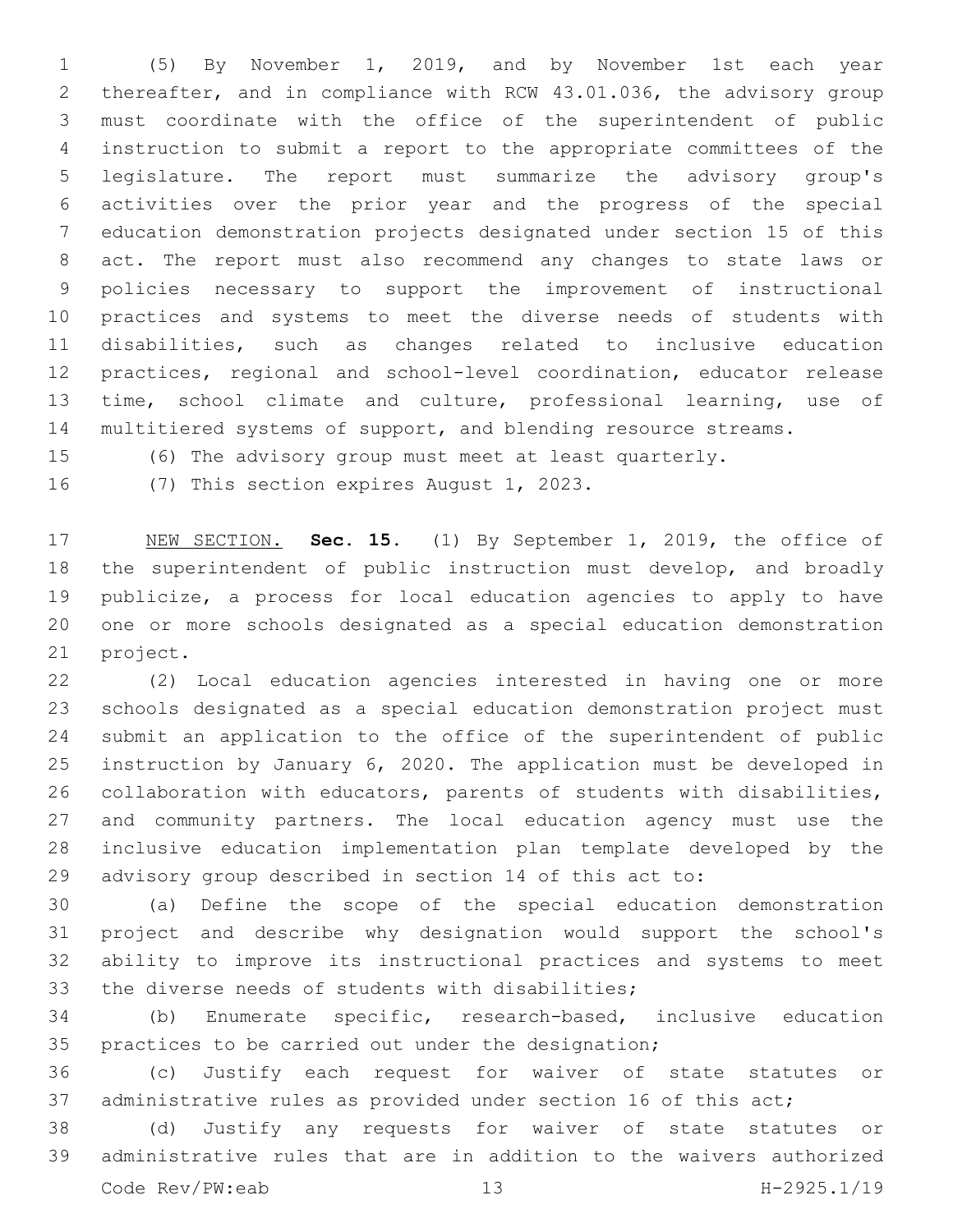under section 16 of this act that are necessary to carry out the proposal;2

 (e) Identify additional training and supports that will be 4 provided to staff at the local education agency;

 (f) Include a written statement that the governing board and administrators are willing to exempt the local education agency from 7 specifically identified local rules, as needed;

 (g) Include a written statement that the governing board and local bargaining agents will modify those portions of their local 10 agreements as applicable for the local education agency; and

 (h) Include written statements of support from the governing board and administrators, the principal and staff, each local employee association affected by the special education demonstration project proposal, and the local parent organization.

 (3)(a) The office of the superintendent of public instruction, in collaboration with its special education advisory council, must develop criteria for reviewing the applications and for evaluating the need for waivers of state statutes and administrative rules as 19 provided under section 16 of this act.

 (b) The office of the superintendent of public instruction must review the applications and select up to five local education agencies to designate as special education demonstration projects. The selected local education agencies must be diverse in geography and size. One of the selected local education agencies must have a school or program that removes students receiving special education services from the regular class for eighty percent or more of the 27 school day.

 (c) The office of the superintendent of public instruction must notify the applicants of its selection by February 21, 2020.

 (4) The designation of the selected schools as special education demonstration projects begins in the 2020-21 school year and lasts 32 for two school years.

 (5) The schools selected as special education demonstration 34 projects must:

 (a) Execute the inclusive education implementation plan approved 36 by the office of the superintendent of public instruction;

 (b) Form collaborative learning teams of teachers with similar grade levels and content areas to help implement the special education demonstration project at the classroom level;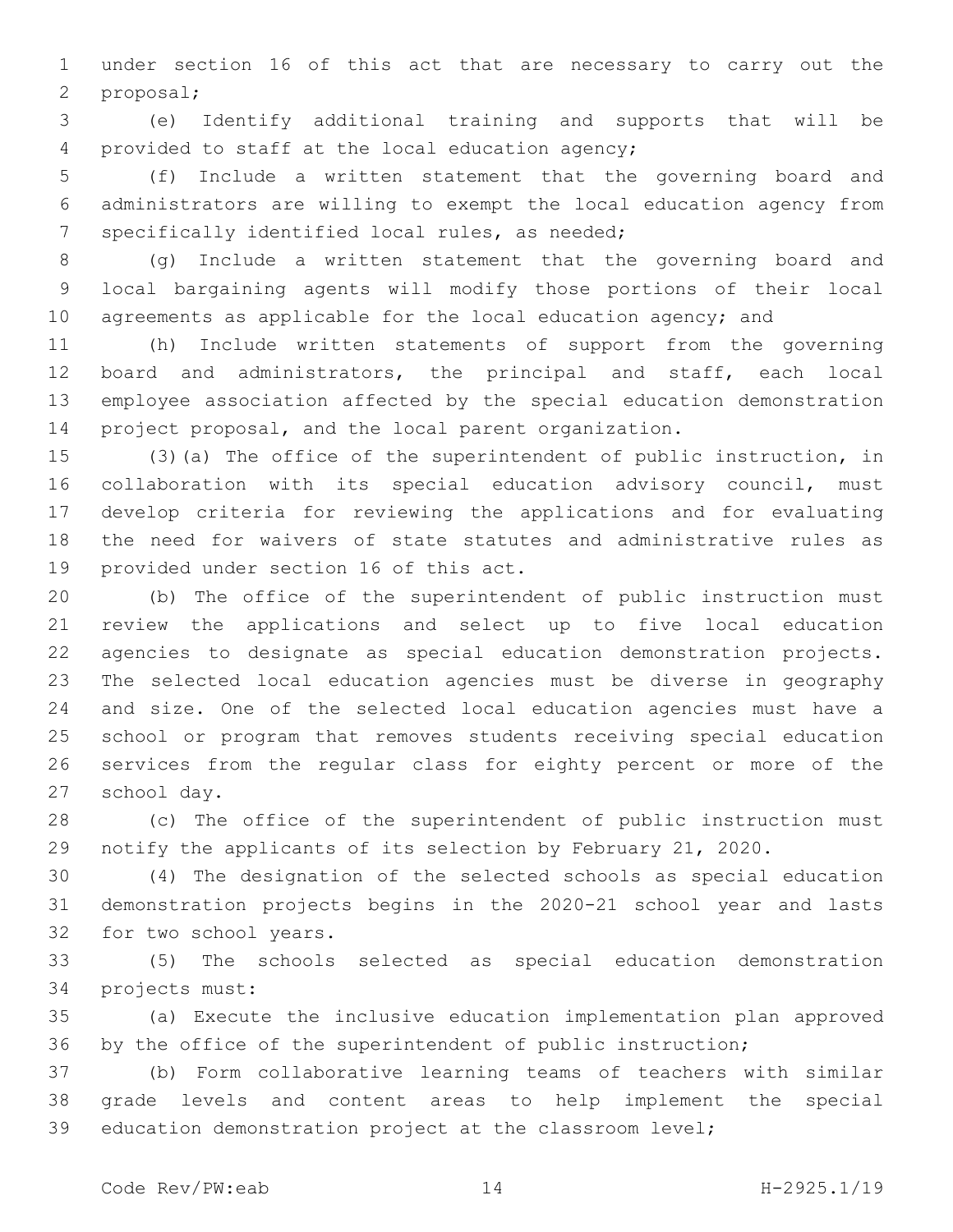(c) Form an advisory committee to oversee the demonstration project, where the committee includes administrators, educators, parents of students with disabilities, and community partners;

 (d) Gather feedback from educators, students, and families on the progress of the special education demonstration project toward meeting the diverse needs of students with disabilities;

 (e) Participate in the advisory group created under section 14 of 8 this act; and

 (f) Report quarterly to the advisory group created under section 14 of this act and the office of the superintendent of public instruction on the activities and progress of the special education 12 demonstration project in the prior year.

13 (6) This section expires August 1, 2023.

 NEW SECTION. **Sec. 16.** (1)(a) The superintendent of public instruction and the state board of education, each within the scope 16 of their statutory authority, may grant waivers of state statutes and administrative rules for special education demonstration projects designated under section 15 of this act, as follows:

 (i) Waivers may be granted to permit the commingling of funds appropriated by the legislature on a categorical basis for such programs as special education, highly capable students, transitional bilingual instruction, and learning assistance; and

 (ii) Waivers may be granted of other administrative rules that in the opinion of the superintendent of public instruction or the state board of education are necessary to be waived in order to implement 26 the special education demonstration projects.

 (b) Laws and rules related to the following topics may not be waived: Public health, safety, and civil rights, including 29 protections for individuals with disabilities.

 (2) At the request of a local education agency, the superintendent of public instruction may petition the United States department of education or other federal agencies to waive federal regulations necessary to implement the special education demonstration projects designated under section 15 of this act.

 (3) Waivers may be granted under this section for a period not to exceed the duration of the special education demonstration projects 37 designated under section 15 of this act.

 (4) The superintendent of public instruction and the state board of education must provide an expedited review of requests for waivers Code Rev/PW:eab 15 H-2925.1/19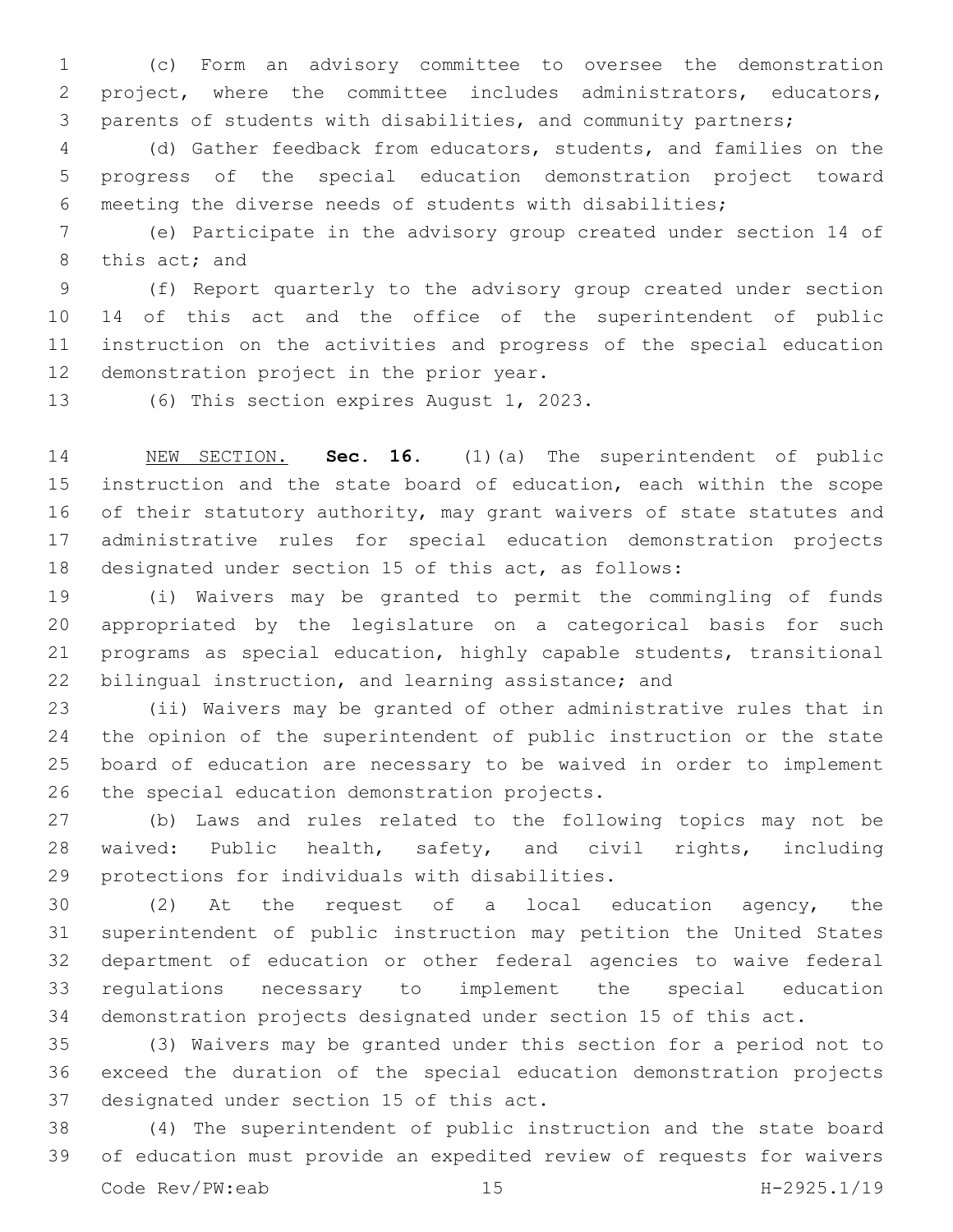for special education demonstration projects designated under section 15 of this act. Requests may be denied if the superintendent of public instruction or the state board of education conclude that the waiver:4

(a) Is likely to result in a decrease in academic achievement;

 (b) Would jeopardize the receipt of state or federal funds that a local education agency would otherwise be eligible to receive, unless the local education agency submits a written authorization for the waiver acknowledging that receipt of these funds may be jeopardized; 10 or

 (c) Would violate state or federal laws or rules that are not 12 authorized to be waived.

13 (5) This section expires August 1, 2023.

 NEW SECTION. **Sec. 17.** Sections 14 through 16 of this act are each added to chapter 28A.630 RCW.

 NEW SECTION. **Sec. 18.** A new section is added to chapter 28A.155 17 RCW to read as follows:

 The office of the superintendent of public instruction must establish a technical assistance program to provide resources and best practice guidance on inclusive education practices and improving outcomes for students with disabilities. The components of the technical assistance program must be informed by the advisory group 23 created under section 14 of this act.

 NEW SECTION. **Sec. 19.** Section 18 of this act takes effect September 1, 2021.

 NEW SECTION. **Sec. 20.** A new section is added to chapter 28A.300 27 RCW to read as follows:

 (1) The office of the superintendent of public instruction shall identify meaningful indicators of progress toward eliminating the most significant barriers to success, and disparities in outcomes, for students with disabilities or special needs within ten years. The indicators must be quantifiable and based on data that are regularly and reliably collected statewide. For example, the indicators might compare the data for all students to the following data for students with an individualized education program or plan developed under section 504 of the federal rehabilitation act of 1973:

Code Rev/PW:eab 16 H-2925.1/19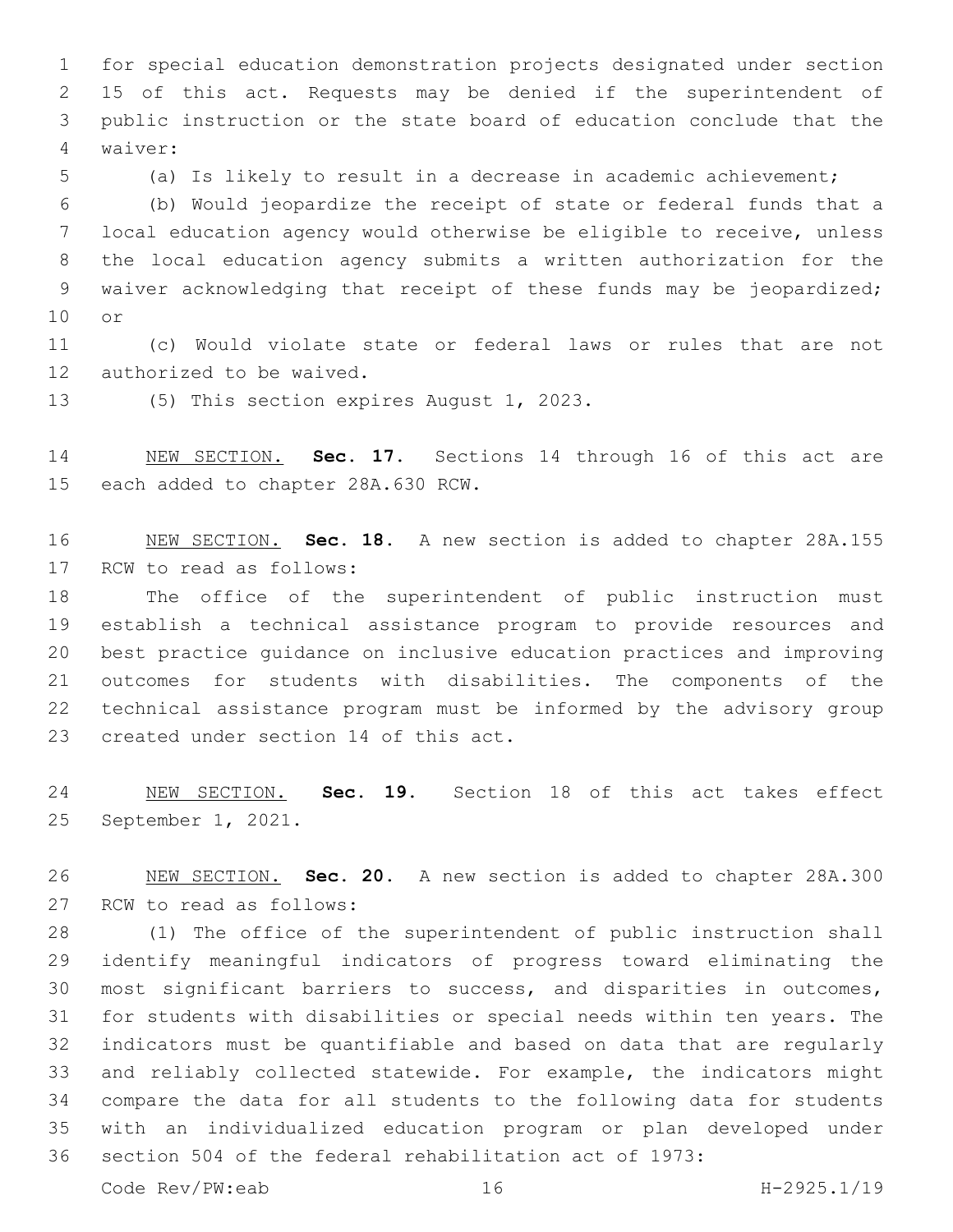- (a) Educational opportunity gaps;1
- 2 (b) Time spent in a general education classroom;
- 3 (c) Discipline rates and rates of restraint or isolation;
- 4 (d) Use of medicaid-funded school-based services;
- 5 (e) Training and curriculum; and
- 6 (f) Postsecondary education and employment outcomes.

 (2) Beginning September 1, 2020, and by September 1st every even- numbered year thereafter, and in compliance with RCW 43.01.036, the office of the superintendent of public instruction shall report to the appropriate committees of the legislature on the state's progress toward eliminating the most significant barriers to success, and disparities in outcomes, for students with disabilities or special 13 needs."

14 Correct the title.

EFFECT: Requires school districts and educational service districts to embed the best practices for differentiating instruction and learning activities to meet each student's individual needs in any professional development provided to general education teachers. Makes the Office of the Education Ombuds (OEO) the lead agency responsible for providing information and training regarding the special education services and disability accommodations processes, subject to state funding. Tasks the OEO with providing special education advocacy services when requested by a child with a disability or a member of the child's family, subject to state funding. Requires school districts to convene an ongoing special education advisory committee with specified members and duties. Requires recognition of schools with exemplary performance in serving students receiving special education services, as measured on the Washington Achievement Index. Provides that, if requested, a representative from the Division of Vocational Rehabilitation will attend the Individualized Education Program meetings of students in special education to assist with transition planning. Requires special education cooperatives to apply for program approval every five years. Tasks an advisory group with designing a coordinated and responsive system for meeting the needs of students with disabilities, and reporting recommendations to the Legislature. Allows five local education agencies to seek temporary waivers from certain laws in order to execute inclusive education implementation plans, and requires quarterly progress reports to the advisory group. Requires that the Office of the Superintendent of Public Instruction (OSPI) establish, by September  $1$ , 2021, a technical assistance program on inclusive education practices and improving outcomes for students with disabilities. Directs the OSPI to identify, and report biennially on, meaningful indicators of progress toward eliminating, within 10 years, the most significant barriers to success and